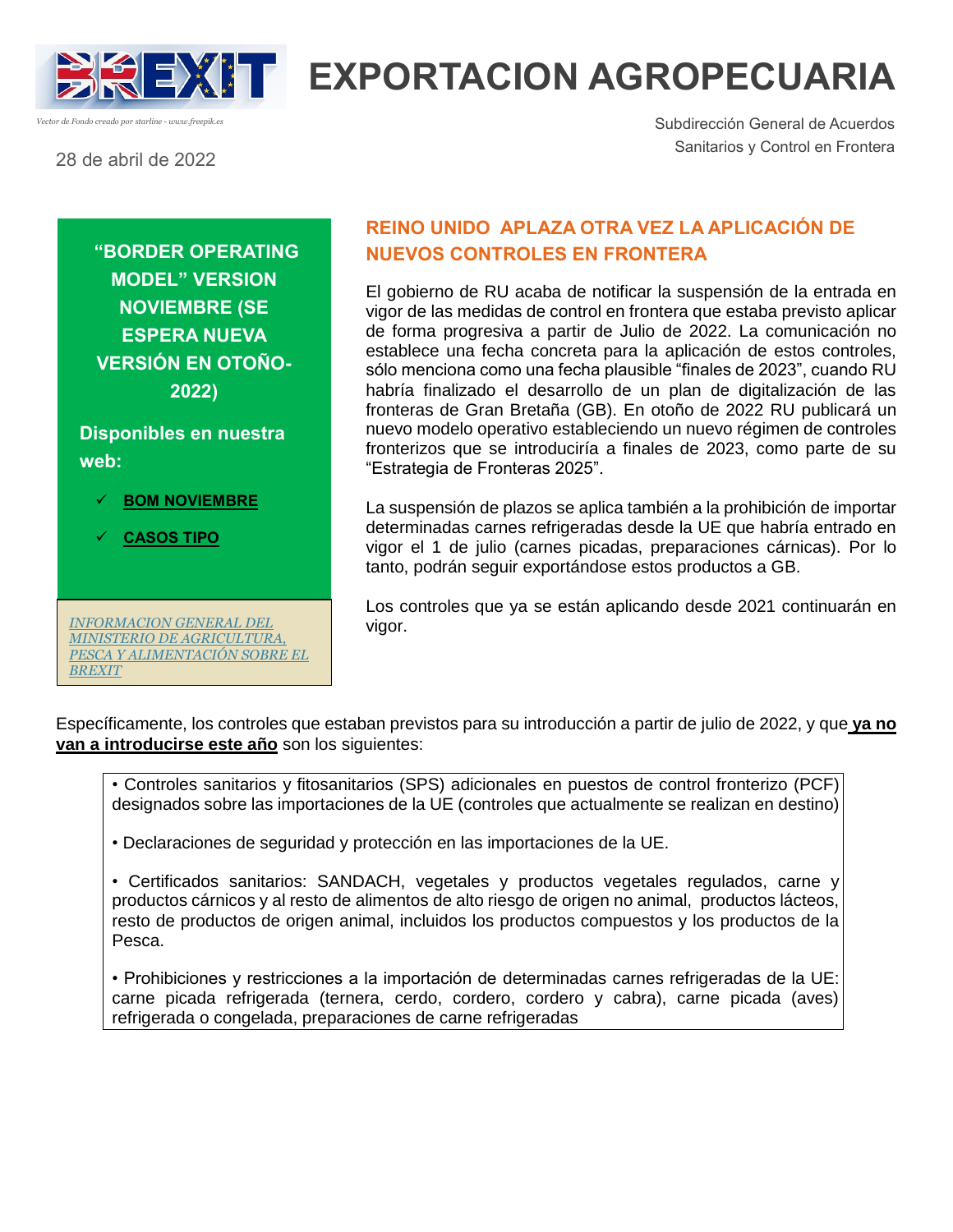#### Si tiene dudas, póngase en contacto con nosotros

**SUBDIRECCIÓN GENERAL DE ACUERDOS SANITARIOS Y CONTROL EN FRONTERA**

Área de exportación animal [exportacionanimal@mapa.es](mailto:exportacionanimal@mapa.es)

Área de exportación vegetal [inspfito@mapa.es](mailto:inspfito@mapa.es)

#### Texto original de la [declaración:](https://questions-statements.parliament.uk/written-statements/detail/2022-04-28/hcws796)

#### *Statement*

*When the UK left the European Union (EU), we regained the right to manage our own borders in a way that works for Britain. This includes how we manage imports into our country from overseas. British businesses and people going about their daily lives are being hit by rising costs caused by Russia's war in Ukraine and in energy prices. It would therefore be wrong to impose new administrative burdens and risk disruption at ports and to supply chains at this point. The remaining import controls on EU goods will no longer be introduced this year - saving British businesses up to £1 billion in annual costs.*

*Instead the Government is accelerating our transformative programme to digitise Britain's borders, harnessing new technologies and data to reduce friction and costs for businesses and consumers. This is a new approach for a new era, as Britain maximises the benefits of leaving the EU and puts in place the right policies for our trade with the whole world.*

*Introducing controls in July would have replicated the controls that the EU applies to their global trade. This would have introduced complex and costly* 

*checks that would have then been altered later as our transformation programme is delivered. The challenges that this country faces has underlined that this is not the right thing to do for Britain.*

*No further import controls on EU goods will be introduced this year. Businesses can stop their preparations for July now. We will publish a Target Operating Model in the autumn that will set out our new regime of border import controls and will target the end of 2023 as the revised introduction date for our controls regime, which will deliver on our promise to create the world's best border on our shores.*

*This new approach will apply equally to goods from the EU and goods from the rest of the world. It will be based on a proper assessment of risk, with a proportionate, risk-based and technologically advanced approach to controls. This includes the Single Trade Window which will start to deliver from 2023, the creation of an Ecosystem of Trust between government and industry, and other transformational projects as part of our 2025 Borders Strategy.*

*The controls that have already been introduced will remain in place.*

*Specifically, the following controls which were planned for introduction from July 2022 will now not be introduced:*

- *A requirement for further Sanitary and Phytosanitary (SPS) checks on EU imports currently at destination to be moved to Border Control Post (BCP).*
- *A requirement for safety and security declarations on EU imports.*
- *A requirement for further health certification and SPS checks for EU imports.*
- *Prohibitions and restrictions on the import of chilled meats from the EU.*

*The Border Operating Model will be updated to reflect this and a copy will be placed in the libraries of both Houses in due course.*